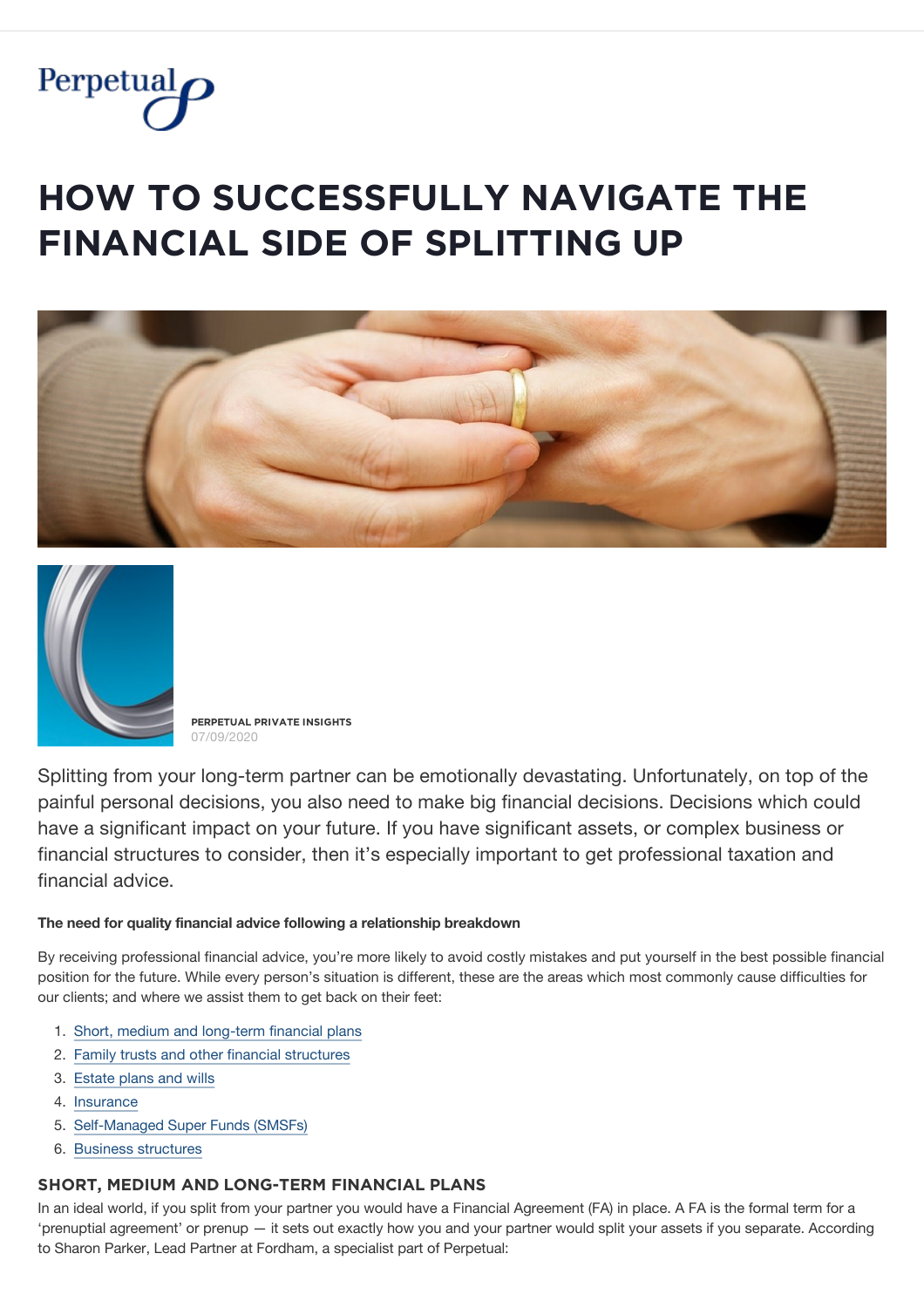"Unfortunately, I see that few couples have a FA in place. If you don't have a FA, at least have a good understanding of your financial position. It's very hard to go through a relationship breakdown while trying to learn about your financial situation at the same time. Getting this understanding as early as possible is crucial and a good adviser will help you with this."

Once you understand your financial position, the next step is to look at any immediate financial needs. How are you going to pay for food, rent, mortgages, transport and other daily essentials?

After these early steps are put in place it's important that you move quickly to establishing a firm foundation for your medium and long-term financial plans, According to Perpetual Private Senior Financial Adviser Carolyn O'Reilly:

"This includes putting together a budget, reviewing your cash flow and sources of income to ensure ongoing expenses can be met, like debt obligations and children's' schooling. You should also review whether your existing bank accounts and credit card arrangements are suitable. Where you have joint accounts or cards in place it may be worthwhile assessing the appropriateness of these arrangements".

<span id="page-1-0"></span>The longer term is often about building, or re-building, your wealth and savings and putting in place a new retirement plan. If you have a new partner, setting up a FA to protect your wealth may well be advisable – and specialist legal advice on this topic is a good place to start. It's also worth noting that you and your new partner would require separate legal representation when setting up a FA.

# **FAMILY TRUSTS AND OTHER FINANCIAL STRUCTURES**

Australian families use trusts to help manage their income, protect their wealth and minimise tax obligations. In the case of a relationship breakdown, consideration of how trust assets are treated when dividing up assets can be crucial.

Sharon Parker suggests: "Get a good understanding of your financial structures and how they're set up. If you don't know, seek professional advice and ask questions until you do understand".

There are many different types of family trusts, but one form commonly used is called a 'discretionary trust'. When a relationship breakdown occurs, assets owned by a family trust may be added to the communal pool of assets and then divided up as part of the financial settlement process, but this is not always the case. It depends on many things including the particulars of how and why the trust was set up, exactly what is written in the deed, who manages the trust and also who has benefited from the trust over time. This can be even more complicated if any trusts are controlled by external parties and neither you nor your partner plays an active part in management.

As well as understanding the financial structures which are already set up, if you are due to receive assets as part of the financial settlement it's also a good time to consider what financial structures are right for your future. Depending on your situation, trusts can be useful from a tax perspective as well as to help protect your assets. For example, if you receive an asset in your name and then meet a new partner in the future, this asset is likely to then become jointly owned by you and your new partner. If your new relationship breaks down, then your asset may be part of the financial settlement with your new partner. A family trust with a carefully drafted trust deed can mitigate this risk.

<span id="page-1-1"></span>In all cases, whether your relationship involves one or more trust structures, or you're thinking about setting one up, seeking expert advice is imperative.

## **ESTATE PLANS AND WILLS**

When you separate from your partner you are likely to need a new will, estate plan and powers of attorney. As a separation does not revoke a will, consider how your new situation changes your wishes for what happens to your hard-earned wealth if you pass away, or who will make decisions on your behalf in the event of incapacity is important. For example, ask yourself the following questions:

- Do you know how your assets would be divided in the event of your death? Are you happy with this?
- If your existing Power of Attorney permits your former spouse to act as your Attorney, are you comfortable for your ex-partner to be able to make financial or life decisions for you if you are incapacitated?
- Similarly, are you comfortable for your ex-partner to be the executor of your will if you die?
- Are you confident you know who would be given care of your children if you are incapacitated or die, and are you happy for this to be the case?
- Are you happy for your ex-partner to receive the inheritance they would be entitled to if you die while you are separated, but before your financial settlement becomes final?

<span id="page-1-2"></span>If you answer no to any of the questions above, then a review of your estate plan could be a good idea. Sound taxation and financial advice complements the estate planning process, to help give you the most financially effective outcome.

#### **INSURANCE**

Our need for insurance changes throughout life, so this is a good time to review your insurance policies. Home and Contents insurance is one that is probably top of mind, given your new situation, but Life. Total and Permanent Disability (TPD) and Income